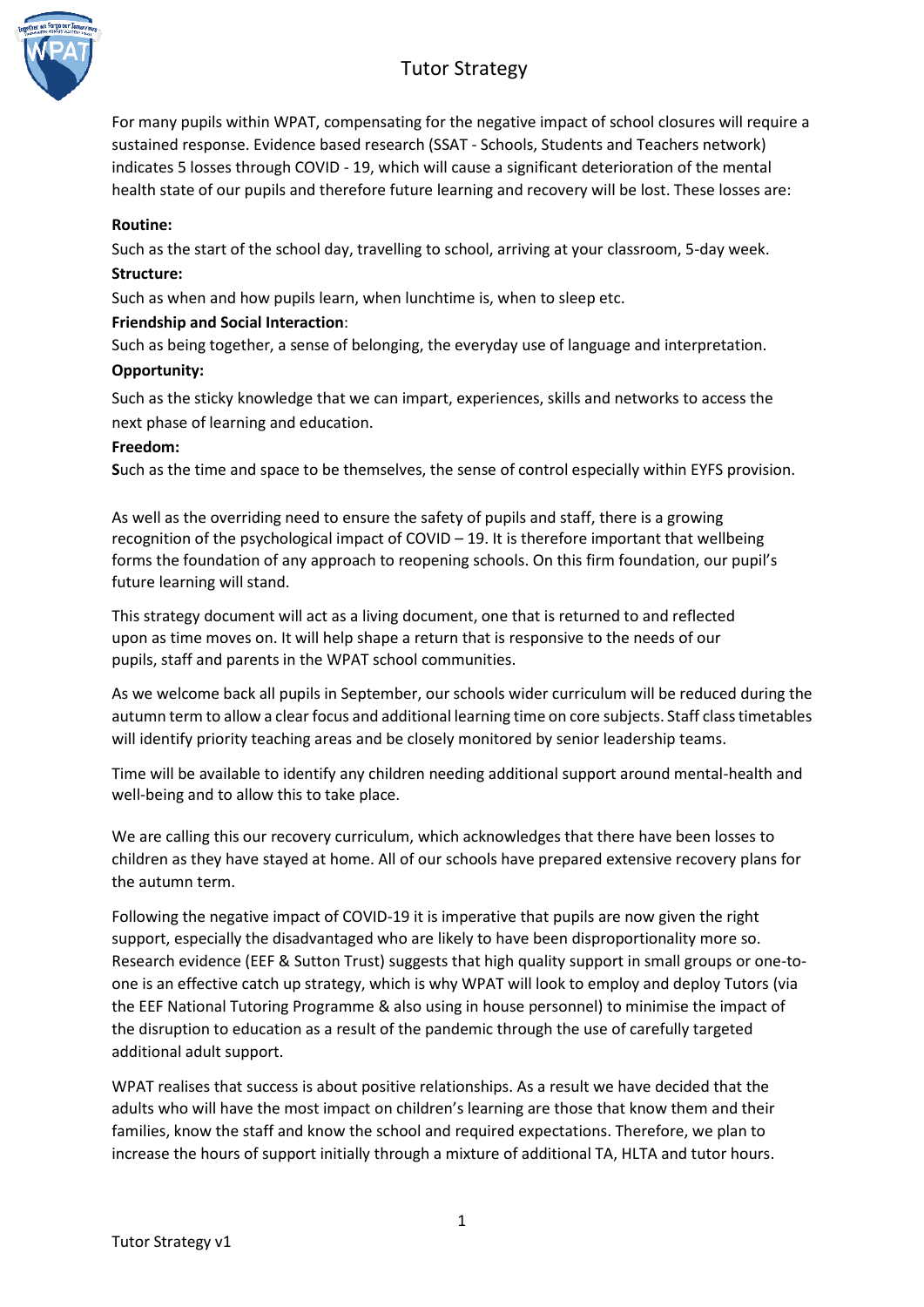# Tutor Strategy



These hours will be allocated based on the needs of the children as identified from prior data, assessment for learning during 'lockdown' and baseline diagnostic assessments that have been and will be undertaken as children return to school. The tutor strategy is in place to provide an extra academic boost to identified children. This personalised support approach will provide more focused attention, frequent feedback, the early identification and correction of misconceptions and improve children's understanding.

Much of the additional support will be focused on appropriate, regular sessions to meet specific needs, such as vocabulary development, reading fluency etc. The diagnostic assessments will inform the intervention strategy used.

Headteachers will be overseeing the tutors, mentors and TAs and working closely each week with class teachers and tutors to ensure tutoring is beneficial and that the impact of the work is sustained in class.

## **Planned Strategies**

Strategies planned include where appropriate:

- **Pre and Post Teach** This involves over-learning by providing children with exposure to key concepts, vocabulary, strategies and ideas that are about to come up in the lesson, and going over them again after the lesson. This strategy allows children to successfully participate in and benefit from quality first teaching in the classroom alongside their peers. In addition it allows children to keep up with others and access age related learning objectives. Evidence supports this as a highly effective strategy which benefits a range of children, including vulnerable groups, such as, SEND or EAL.
- **Shadow Teaching** for allocated groups with clear objectives and closely monitored impact and a package of tried and tested interventions. The tutors will have a smaller group of children and can ensure specific objectives are addressed during the lessons. The tutors do not deliver a differentiated curriculum, this approach is about rapidly identifying and filling in the gaps so they can work at ARE.
- **[EEF National Tutor Programme](https://educationendowmentfoundation.org.uk/covid-19-resources/national-tutoring-programme/#closeSignup) –** A government funded programme that will be available from November 20. This is a national package that gives access to heavily subsidised tuition from an approved list of tuition partners or financial support in the employment of a post graduate academic mentor. This will allow us to increase capacity across the MAT and provide 121 tutoring via tutor partners used on an adhoc basis or a permanently employed tutor/academic mentor.

## **Other Targeted Support Strategies**

- High Quality One to one and small group tuition for reading, writing and maths (assess, plan, do, review model)
- Tutors employed delivering bespoke Maths and English programmes
- Intervention programmes for pupils who have fallen furthest behind include research based interventions
- Use of TAs to deliver pre teach and post teach session directed by class teacher